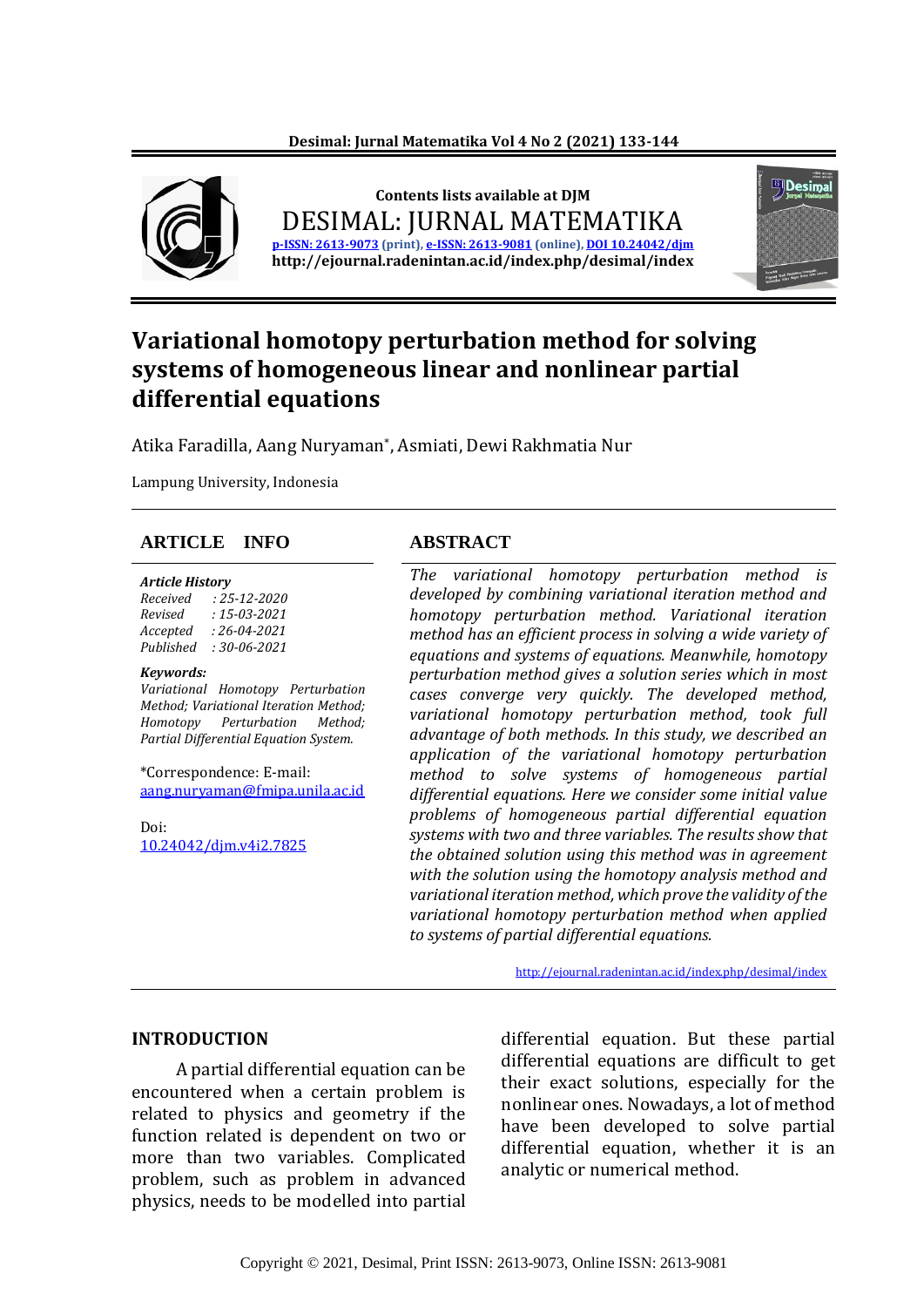#### **Desimal, 4 (2), 2021 - 134** Atika Faradilla, Aang Nuryaman, Asmiati, Dewi Rakhmatia Nur

The homotopy perturbation method was first suggested by He (1999a). In many cases, this method provides a solution series with very fast convergence. Generally, one iteration has provided a high level of the solution accuracy (Matinfar & Saeidy, 2009). Some applications of this method can be found in (He, 2005), (Biazar et al., 2007), (Biazar, 2008), (Biazar et al., 2009), (Matinfar & Saeidy, 2009), (Gepreel, 2011), (Nofel, 2014), (Wu & He, 2018) (Nuryaman, 2019) and others. Based on the previous researches, this method is very effective and simple.

Another method called variational iteration method was also first suggested by He (1999b). This method gives rapidly convergent successive approximations of the exact solution. In addition, this method could reduce the calculation size while keep the high accuracy of the numerical solution (Wazwaz, 2007). Various applications in sciences and engineering used this method and were claimed to be more efficient than adomian decomposition method. Some researchers have reported the application of variational iteration method, for examples: Jin (2009), Ateş & Yildirim (2009), Akbarzade & Langari (2011), Shang & Han (2010), and Olayiwola (2016).

The variational homotopy perturbation method has suggested blending the homotopy perturbation method and the variational iteration method. It took full advantage of both methods. This method is put in without discretization, confining assumptions, or transformations and is free from rounding errors (Noor & Mohyud-Din, 2008). In contrast to the variable separation method which needs boundary conditions and initial conditions, the variational homotopy method only needs the initial conditions to get an analytical solution. This method works efficiently and the results are very reliable.

The variational homotopy perturbation method had been used to solve a lot of scientific problems in recent years. Matinfar et al. (2010) have used this method for ordinary differential equations (ODE's). The application of this method to partial differential equations (PDE's) that have reported, for examples, are reactiondiffusion-convection problems (Daga & Pradhan, 2013), Burgers equation (Hendi et al., 2013), partial differential problem in fluid mechanics (Allahviranloo et al., 2014), and Fisher equation (Matinfar et al., 2010). The solved problems in all these articles are a partial differential equation. However, there are no studies that apply this method in solving systems of partial differential equations. So, in this study, an alternative approach is given based on the variational homotopy perturbation method to solve a system of PDE's. Specifically, systems of homogeneous linear and nonlinear PDE's with two and three variables.

# **METHOD**

In this section, some theories used in this research will be presented.

# **Homotopy Perturbation Method**

Consider an equation in general form,

$$
L(u) = 0,\t(1)
$$

with  $L$  is any operator of differential or integral. Define a convex homotopy  $H(u, p)$  by

 $H(u, p) = (1-p)F(u) + pL(u).$  (2) Here,  $F(u)$  is an operator of functional with known solutions  $v_0$  that can be acquired easily. It is obvious that, for the equation  $H(u, p) = 0$  gives

 $H(u, 0) = F(u), H(u, 1) = L(u).$  (3)

This suggests that  $H(u, p)$  traced continuously a curve that is defined implicitly from an initial point  $H(v_0, 0)$  to a function of solution  $H(f, 1)$ . The embedding parameter  $p \in [0,1]$  can be put as a parameter of expanding. The homotopy parameter  $p$  was used by the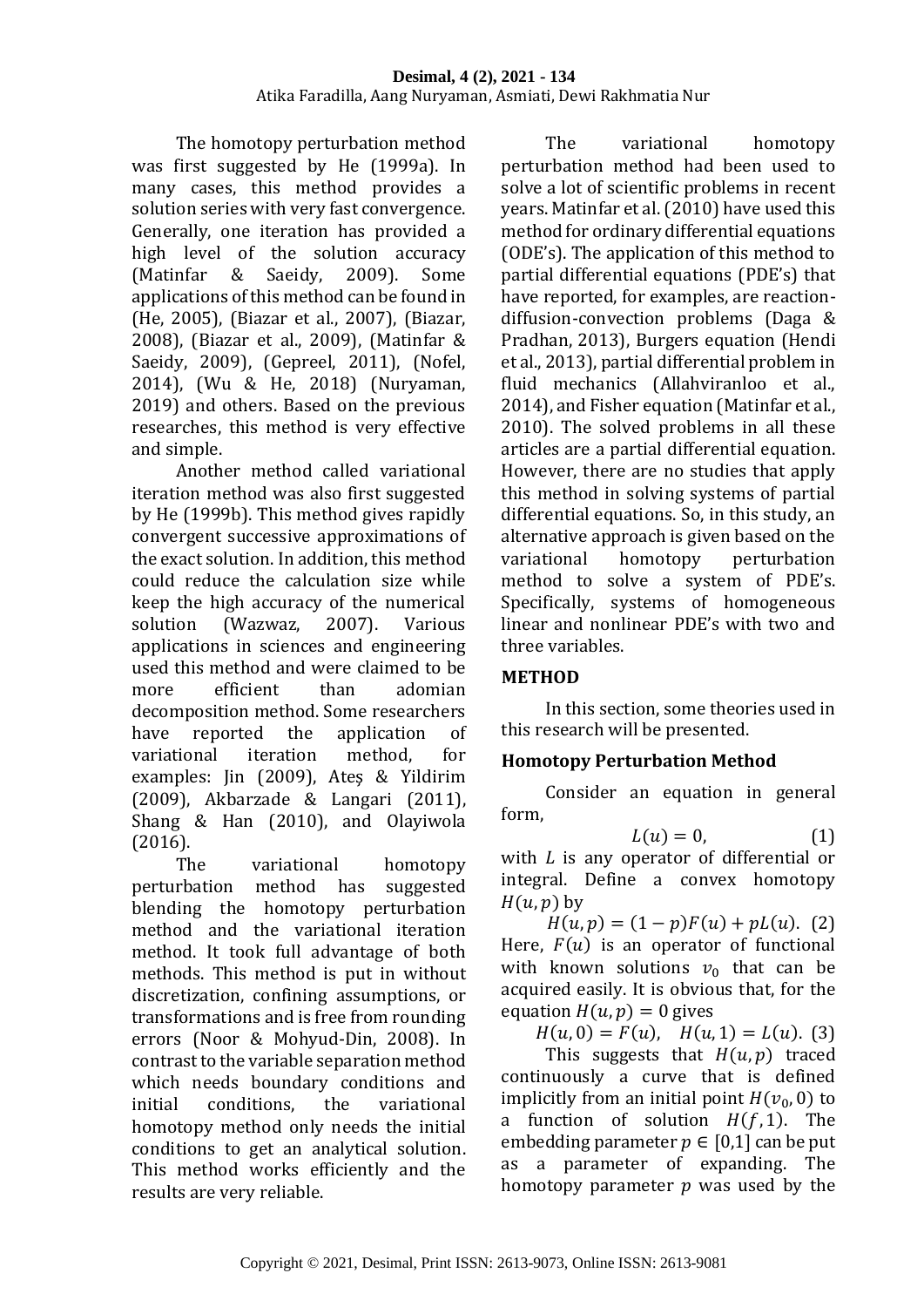homotopy perturbation method as an embedding parameter to get

$$
u = \sum_{i=0}^{\infty} p^i u_i = u_0 + pu_1 +
$$
  
\n
$$
p^2 u_2 + p^3 u_3 + \cdots
$$
  
\nFor  $p \to 1$ , we have (4) becomes

$$
f = \lim_{p \to 1} u = \sum_{i=0}^{\infty} u_i.
$$
 (5)

It is well known that, for most cases, (4) is convergent series with the convergence rate depending on  $L(u)$ . Furthermore, the limit in (5) is assumed to have a unique solution. Comparisons of similar powers of  $p$  gives various order solutions.

# **Variational Iteration Method**

Consider the system of PDE's in an operator form as follow:

 $L_t(u) + R_1(u, v, w) + N_1(u, v, w) = g_1,$  $L_t(v) + R_2(u, v, w) + N_2(u, v, w) = g_2,$  $L_t(w) + R_3(u, v, w) + N_3(u, v, w) = g_3,$ (6)

The initial conditions are given by

$$
u(x, 0) = f_1(x),\n v(x, 0) = f_2(x),\n w(x, 0) = f_3(x),
$$
\n(7)

where  $L_t$  is a differential operator,  $R_j$  and  $N_j$ ,  $j = 1,2,3$ , respectively are linear and nonlinear operator, and  $g_1$ ,  $g_2$ ,  $g_3$  are the source terms. Under variational iteration method, we can produce a correct functional for system of equation as follows:

$$
u_{n+1}(x,t) = u_n(x,t) + \int_0^t \lambda_1(Lu_n(\xi) + R_1(\tilde{u}_n, \tilde{v}_n, \tilde{w}_n) + N_1(\tilde{u}_n, \tilde{v}_n, \tilde{w}_n) - g_1(\xi) d\xi,
$$
  
\n
$$
v_{n+1}(x,t) = v_n(x,t) + \int_0^t \lambda_2(Lu_n(\xi) + R_2(\tilde{u}_n, \tilde{v}_n, \tilde{w}_n) - g_2(\xi) d\xi,
$$
  
\n
$$
w_{n+1}(x,t) = w_n(x,t) + \int_0^t \lambda_3(Lu_n(\xi) + R_3(\tilde{u}_n, \tilde{v}_n, \tilde{w}_n) + N_3(\tilde{u}_n, \tilde{v}_n, \tilde{w}_n) - g_3(\xi) d\xi,
$$
  
\n(8)

where  $\lambda_j$ ,  $1 \le j \le 3$  are Lagrange multipliers. Determination of the appropriate Lagrange multiplier  $\lambda_i$  can be done optimally through variational iteration method. The initial step is to find

the Lagrange multiplier  $\lambda$  optimally. The next approximation  $u_{n+1}(x,t)$ ,  $v_{n+1}(x,t)$ ,  $w_{n+1}(x, t), n \ge 0$  of the solution  $u(x, t)$ ,  $v(x, t)$ ,  $w(x, t)$  will be immediately acquired upon using the determined Lagrange multipliers and any selective functions  $u_0$ ,  $v_0$ ,  $w_0$ . As a result, we have the solutions are

$$
u(x,t) = \lim_{n \to \infty} u_n(x,t),
$$
  
\n
$$
v(x,t) = \lim_{n \to \infty} v_n(x,t),
$$
  
\n
$$
w(x,t) = \lim_{n \to \infty} w_n(x,t).
$$
  
\n(9)

# **Variational Homotopy Perturbation Method**

Consider system of PDE's in an operator form as follow:

$$
L_t(u) + R_1(u, v, w) + N_1(u, v, w) = g_1,
$$
  
\n
$$
L_t(v) + R_2(u, v, w) + N_2(u, v, w) = g_2,
$$
  
\n
$$
L_t(w) + R_3(u, v, w) + N_3(u, v, w) = g_3,
$$
  
\n(10)

where  $L_t$  is a differential operator,  $R_j$  and  $N_j$ ,  $j = 1,2,3$ , respectively are linear and nonlinear operator, and  $g_1$ ,  $g_2$ ,  $g_3$  are the source term. By using the same procedure as before, we can construct a correct functional for system of equation as follows:

$$
u_{n+1}(x, t) = u_n(x, t) + \int_0^t \lambda_1(Lu_n(\xi) + R_1(\tilde{u}_n, \tilde{v}_n, \tilde{w}_n) + N_1(\tilde{u}_n, \tilde{v}_n, \tilde{w}_n) - g_1(\xi) d\xi,
$$
  
\n
$$
v_{n+1}(x, t) = v_n(x, t) + \int_0^t \lambda_2(Lu_n(\xi) + R_2(\tilde{u}_n, \tilde{v}_n, \tilde{w}_n) + N_2(\tilde{u}_n, \tilde{v}_n, \tilde{w}_n) - g_2(\xi) d\xi,
$$
  
\n
$$
w_{n+1}(x, t) = w_n(x, t) + \int_0^t \lambda_3(Lu_n(\xi) + R_3(\tilde{u}_n, \tilde{v}_n, \tilde{w}_n) - g_3(\xi) d\xi,
$$
  
\nwhere  $\lambda_j, 1 \le j \le 3$  are Lagrange multipliers, which can be identified optimally via variational iteration method.  
\nNext, we adjust the homotopy perturbation method,  
\n
$$
\sum_{n=0}^{\infty} p^{(n)} u_n(x, t) = u_0(x, t) + p \int_0^t \lambda_1(Lu_n(\xi) + R_1(\tilde{u}_n, \tilde{v}_n, \tilde{w}_n) + N_1(\tilde{u}_n, \tilde{v}_n, \tilde{w}_n) d\xi - \int_0^t \lambda_1(g_1(\xi)) d\xi,
$$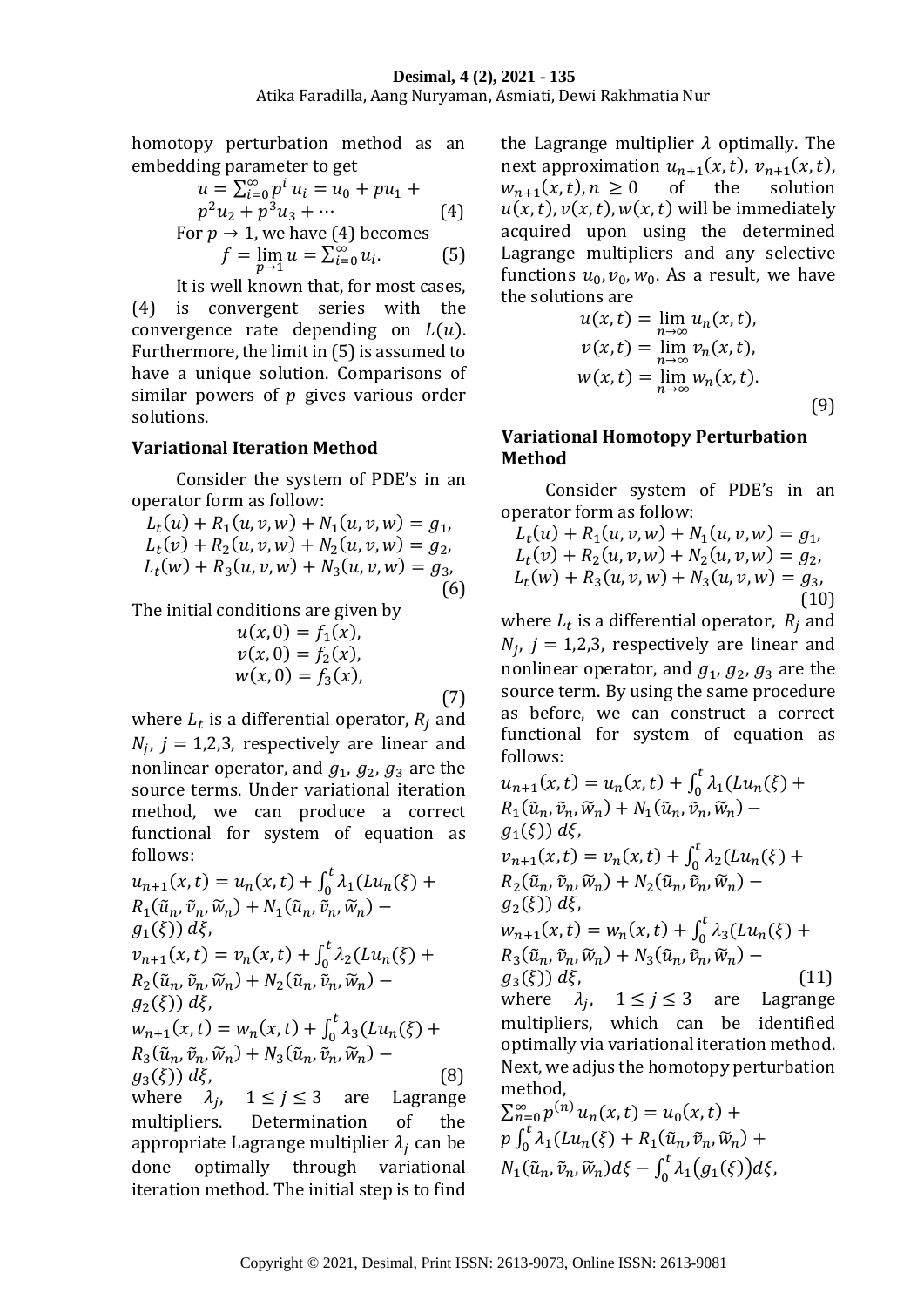#### **Desimal, 4 (2), 2021 - 136** Atika Faradilla, Aang Nuryaman, Asmiati, Dewi Rakhmatia Nur

$$
\sum_{n=0}^{\infty} p^{(n)} \nu_n(x, t) = \nu_0(x, t) +
$$
  
\n
$$
p \int_0^t \lambda_2(L\nu_n(\xi) + R_2(\tilde{u}_n, \tilde{v}_n, \tilde{w}_n) +
$$
  
\n
$$
N_2(\tilde{u}_n, \tilde{v}_n, \tilde{w}_n) d\xi - \int_0^t \lambda_2(g_2(\xi)) d\xi,
$$

$$
\sum_{n=0}^{\infty} p^{(n)} w_n(x, t) = w_0(x, t) +
$$
  
\n
$$
p \int_0^t \lambda_3(Lw_n(\xi) + R_3(\tilde{u}_n, \tilde{v}_n, \tilde{w}_n) +
$$
  
\n
$$
N_3(\tilde{u}_n, \tilde{v}_n, \tilde{w}_n) d\xi - \int_0^t \lambda_3(g_3(\xi)) d\xi.
$$
  
\n(12)

A comparison of like powers of  $p$  gives various orders solutions.

Then, variational homotopy perturbation method is applied to homogeneous linear and nonlinear partial differential equation systems. The summary of the steps can be seen in Figure 1.

#### **RESULTS AND DISCUSSION**

In this section, variational homotopy perturbation method is applied to solve homogeneous linear and nonlinear partial differential equation system with two and three variables.

#### **Variational Homotopy Perturbation on Homogeneous Linear Equation System**

Consider homogeneous linear equation system as follow,

$$
u_t - v_x + (u + v) = 0, \t(13)
$$

$$
v_t - u_x + (u + v) = 0, \t(14)
$$

with the initial conditions

 $u(x, 0) = \sinh x$ ,  $v(x, 0) = \cosh x$  (15) (Sami Bataineh et al., 2008). To solve system  $(13) - (15)$ , we choose the initial approximations

 $u_0(x, 0) = \sinh x, v_0(x, 0) = \cosh x$  (16) Based on the variational iteration

method, correct functionals of the system  $(13) - (14)$  are

$$
u_{n+1}(x,t) = u_n(x,t) + \int_0^t \lambda_1 \left( Lu_n(\xi) + N_1(\tilde{u}_n, \tilde{v}_n) - g_1(\xi) \right) \delta \xi, \tag{17}
$$

$$
u_{n+1}(x,t) = u_n(x,t)
$$
  
+ 
$$
\int_0^t \lambda_1 \left( \frac{\partial u_n(x,\xi)}{\partial \xi} - \frac{\partial v_n(x,\xi)}{\partial x} + \tilde{u}_n(x,\xi) + \tilde{v}_n(x,\xi) \right) \delta \xi;
$$
 (18)

$$
v_{n+1}(x,t) = v_n(x,t) + \int_0^t \lambda_2 (Lv_n(\xi) + N_2(\tilde{u}_n, \tilde{v}_n) - g_2(\xi)) \delta \xi,
$$
 (19)

$$
v_{n+1}(x,t) = v_n(x,t)
$$
  
+ 
$$
\int_0^t \lambda_2 \left( \frac{\partial v_n(x,\xi)}{\partial \xi} - \frac{\partial u_n(x,\xi)}{\partial x} + \tilde{u}_n(x,\xi) + \tilde{v}_n(x,\xi) \right)
$$
  

$$
\tilde{v}_n(x,\xi) \right) \delta \xi; \qquad (20)
$$

The stationary conditions of the functionals (18) and (20) are given by

$$
1 + \lambda_1 = 0, \ \lambda'_1(\xi = t) = 0, 1 + \lambda_2 = 0, \ \lambda'_2(\xi = t) = 0.
$$

Consequently, we get  $\lambda_1 = \lambda_2 = -1$  and then the functionals (18) and (20) give the following iteration schemes:

$$
u_{n+1}(x,t) = u_n(x,t)
$$
  

$$
- \int_0^t \left( \frac{\partial u_n(x,\xi)}{\partial \xi} - \frac{\partial v_n(x,\xi)}{\partial x} + \tilde{u}_n(x,\xi) + \tilde{v}_n(x,\xi) \right) \delta \xi;
$$
 (21)

$$
v_{n+1}(x,t) = v_n(x,t)
$$
  

$$
- \int_0^t \left( \frac{\partial v_n(x,\xi)}{\partial \xi} - \frac{\partial u_n(x,\xi)}{\partial x} + \tilde{u}_n(x,\xi) + \tilde{v}_n(x,\xi) \right) \delta \xi;
$$
 (22)

where  $n \geq 0$ . Applying the homotopy perturbation method to  $(21)$  –  $(22)$ , we obtain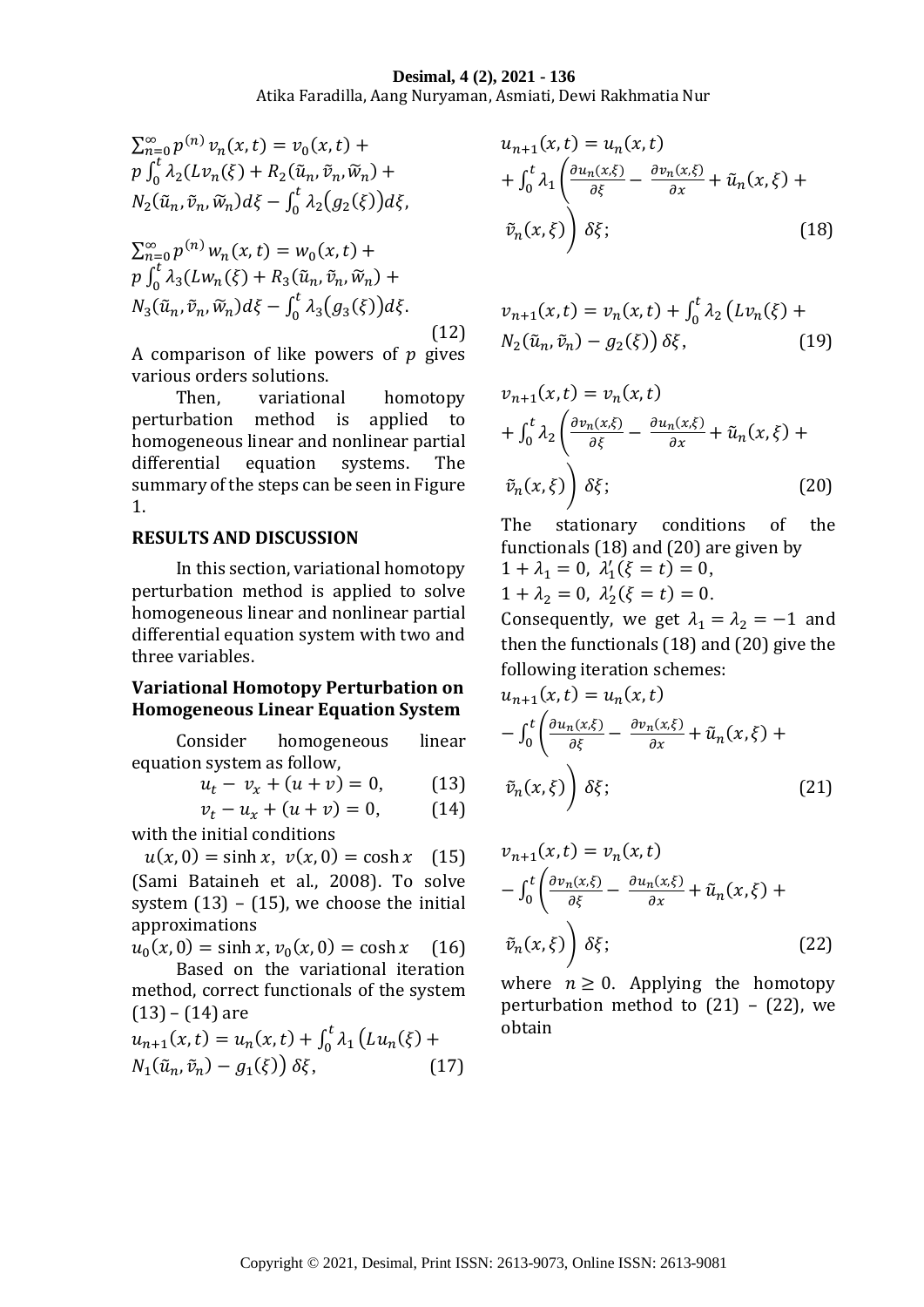**Desimal, 4 (2), 2021 - 137** Atika Faradilla, Aang Nuryaman, Asmiati, Dewi Rakhmatia Nur



**Figure 1.** Algorithm of the variational homotopy perturbation method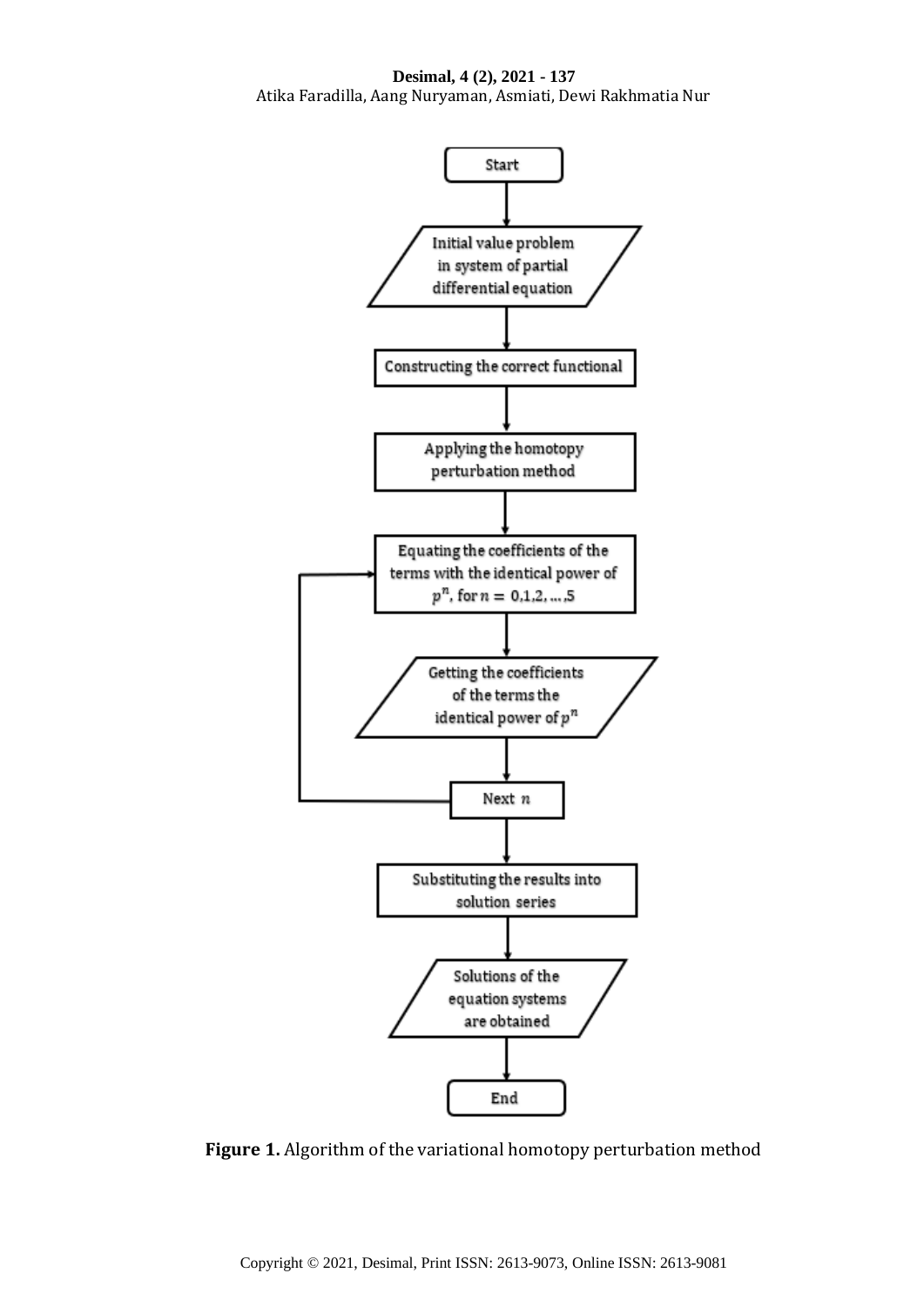#### **Desimal, 4 (2), 2021 - 138**

Atika Faradilla, Aang Nuryaman, Asmiati, Dewi Rakhmatia Nur

$$
\sum_{n=0}^{\infty} p^n u_n = u_0(x, t) - p \int_0^t \left( (\sum_{n=0}^{\infty} p^n u_n)_{\xi} - (\sum_{n=0}^{\infty} p^n v_n)_x + (\sum_{n=0}^{\infty} p^n u_n) + (\sum_{n=0}^{\infty} p^n v_n) \right) \delta \xi,
$$
 (23)

$$
u_0 + pu_1 + p^2 u_2 + \cdots =
$$
  
\n
$$
u_0(x, t) - p \int_0^t \left( \frac{\partial u_0(x, \xi)}{\partial \xi} - \frac{\partial v_0(x, \xi)}{\partial x} + \tilde{u}_0(x, \xi) + \tilde{v}_0(x, \xi) \right) + p \left( \frac{\partial u_1(x, \xi)}{\partial \xi} - \frac{\partial v_1(x, \xi)}{\partial x} + \tilde{u}_1(x, \xi) + \tilde{v}_1(x, \xi) \right) +
$$
  
\n
$$
p^2 \left( \frac{\partial u_2(x, \xi)}{\partial \xi} - \frac{\partial v_2(x, \xi)}{\partial x} + \tilde{u}_2(x, \xi) + \tilde{v}_2(x, \xi) \right) + \cdots \right) \delta \xi; \tag{24}
$$

$$
\sum_{n=0}^{\infty} p^n v_n = v_0(x, t) -
$$
  
\n
$$
p \int_0^t \left( \sum_{n=0}^{\infty} p^n v_n \right)_{\xi} - \left( \sum_{n=0}^{\infty} p^n u_n \right)_{x} +
$$
  
\n
$$
\left( \sum_{n=0}^{\infty} p^n u_n \right) + \left( \sum_{n=0}^{\infty} p^n v_n \right) \delta_{\xi}, \qquad (25)
$$

$$
v_0 + pv_1 + p^2 v_2 + \dots =
$$
  
\n
$$
v_0(x, t) - p \int_0^t \left( \left( \frac{\partial v_0(x, \xi)}{\partial \xi} - \frac{\partial u_0(x, \xi)}{\partial x} + \tilde{u}_0(x, \xi) + \tilde{v}_0(x, \xi) \right) + p \left( \frac{\partial v_1(x, \xi)}{\partial \xi} - \frac{\partial u_1(x, \xi)}{\partial x} + \tilde{u}_1(x, \xi) + \tilde{v}_1(x, \xi) \right) +
$$
  
\n
$$
p^2 \left( \frac{\partial v_2(x, \xi)}{\partial \xi} - \frac{\partial u_2(x, \xi)}{\partial x} + \tilde{u}_2(x, \xi) + \tilde{v}_2(x, \xi) \right) + \dots \right) \delta \xi.
$$
\n(26)

Equating the coefficients of the terms with the identical powers of  $p$ , we get

 $p^0$ :  $u_0(x,t) = \sinh x;$  $v_0(x,t) = \cosh x.$  $p^{\hspace{.1mm}1}$ :  $u_1(x,t) = -t \cosh x ;$  $v_1(x,t) = -t \sinh x.$ 

$$
p^{2}: \t u_{2}(x,t) = \frac{t^{2}}{2!} \sinh x ;
$$
  
\n
$$
v_{2}(x,t) = \frac{t^{2}}{2!} \cosh x .
$$
  
\n
$$
p^{3}: \t u_{3}(x,t) = -\frac{t^{3}}{3!} \cosh x ;
$$
  
\n
$$
v_{3}(x,t) = -\frac{t^{3}}{3!} \sinh x .
$$
  
\n
$$
p^{4}: \t u_{4}(x,t) = \frac{t^{4}}{4!} \sinh x ;
$$
  
\n
$$
v_{4}(x,t) = -\frac{t^{4}}{4!} \cosh x .
$$
  
\n
$$
p^{5}: \t u_{5}(x,t) = -\frac{t^{5}}{5!} \cosh x ;
$$
  
\n
$$
v_{5}(x,t) = -\frac{t^{5}}{5!} \sinh x .
$$

Then, the solution series of homotopy perturbation method are  $u(x,t) = \sum_{n=0}^{\infty} p^n u_n(x,t) = u_0 + p u_1 +$  $p^2u_2 + p^3u_3 + \cdots$  (27)

$$
v(x, t) = \sum_{n=0}^{\infty} p^n v_n(x, t) = v_0 + pv_1 +
$$
  
\n
$$
p^2 v_2 + p^3 v_3 + \cdots
$$
\n(28)  
\nBy setting  $p = 1$ , we find the solution of  
\nthe equation system as follow  
\n
$$
u(x, t) = \sinh x \left( 1 + \frac{t^2}{2!} + \frac{t^4}{4!} + \cdots \right) -
$$
  
\n
$$
\cosh x \left( t + \frac{t^3}{3!} + \frac{t^5}{5!} + \cdots \right);
$$
\n(29)

$$
v(x,t) = \cosh x \left( 1 + \frac{t^2}{2!} + \frac{t^4}{4!} + \cdots \right) -
$$
  
\nsinh  $x \left( t + \frac{t^3}{3!} + \frac{t^5}{5!} + \cdots \right)$ ; (30)

which will converge to  $u(x,t) = \sinh(x$ t) and  $v(x, t) = \cosh(x - t)$ . The solution we get is the same as with the solution obtained by homotopy analysis method (Sami Bataineh et al., 2008) and variational iteration method (Wazwaz, 2007).

### **Variational Homotopy Perturbation on Homogeneous Nonlinear Equation System**

Given homogeneous nonlinear equation system,

- $u_t + u_x v_x + u_y v_y + u = 0,$  (31)
- $v_t + v_x w_x v_y w_y v = 0,$  (32)
- $w_t + w_x u_x + w_y u_y w = 0,$  (33)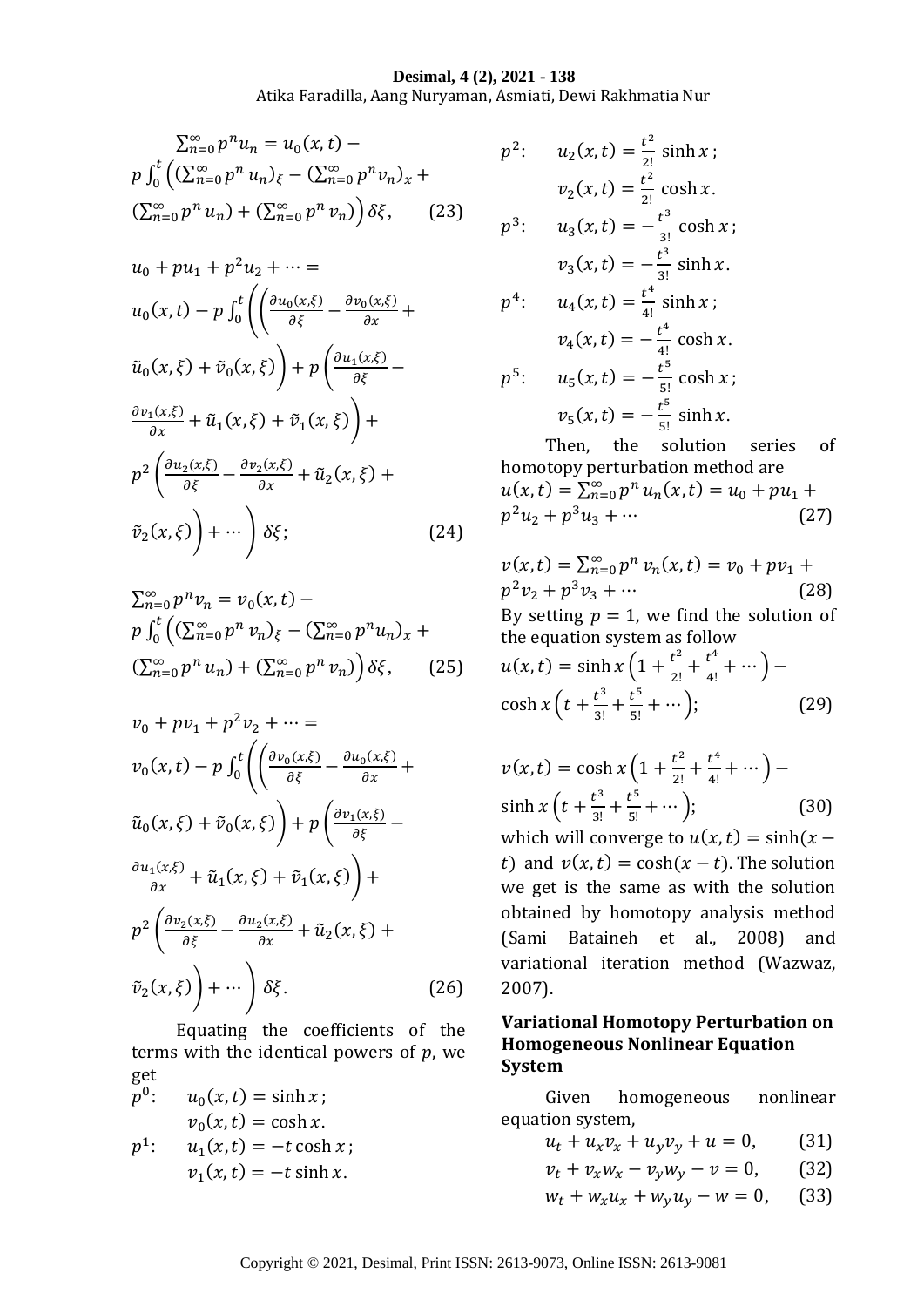#### **Desimal, 4 (2), 2021 - 139**

Atika Faradilla, Aang Nuryaman, Asmiati, Dewi Rakhmatia Nur

with the initial conditions

 $u(x, y, 0) = e^{x+y}, \quad v(x, y, 0) = e^{x-y},$  $w(x, y, 0) = e^{-x+y}$ (34)

(Sami Bataineh et al., 2008). To solve system  $(31) - (34)$ , we choose the initial approximations

$$
u_0(x, y, 0) = e^{x+y}, \quad v_0(x, y, 0) = e^{x-y},
$$
  
\n
$$
w_0(x, y, 0) = e^{-x+y}.
$$
\n(35)

By using the same procedure, construct correct functionals of system  $(31) - (33)$  as follow,

$$
u_{n+1}(x, y, t) = u_n(x, y, t) +
$$
  

$$
\int_0^t \lambda_1 \left( Lu_n(\xi) + N_1(\tilde{u}_n, \tilde{v}_n, \tilde{w}_n) -
$$
  

$$
g_1(\xi) \right) \delta \xi,
$$
 (36)

$$
u_{n+1}(x, y, t) = u_n(x, y, t) +
$$
  
\n
$$
\int_0^t \lambda_1 \left( \frac{\partial u_n(x, y, \xi)}{\partial \xi} + \frac{\partial u_n(x, y, \xi)}{\partial x} \cdot \frac{\partial v_n(x, y, \xi)}{\partial x} + \frac{\partial u_n(x, y, \xi)}{\partial y} \cdot \frac{\partial v_n(x, y, \xi)}{\partial y} - \tilde{u}_n(x, y, \xi) \right) \delta \xi; \quad (37)
$$

$$
v_{n+1}(x, y, t) = v_n(x, y, t) +
$$
  

$$
\int_0^t \lambda_2 \left( Lv_n(\xi) + N_2(\tilde{u}_n, \tilde{v}_n, \tilde{w}_n) - g_2(\xi) \right) \delta \xi,
$$
 (38)

$$
v_{n+1}(x, y, t) = v_n(x, y, t) +
$$
  
\n
$$
\int_0^t \lambda_2 \left( \frac{\partial v_n(x, y, \xi)}{\partial \xi} + \frac{\partial v_n(x, y, \xi)}{\partial x} \cdot \frac{\partial w_n(x, y, \xi)}{\partial x} - \frac{\partial v_n(x, y, \xi)}{\partial y} \cdot \frac{\partial w_n(x, y, \xi)}{\partial y} - \tilde{v}_n(x, y, \xi) \right) \delta \xi; \quad (39)
$$

$$
w_{n+1}(x, y, t) = w_n(x, y, t) +
$$
  

$$
\int_0^t \lambda_3 \left( Lv_n(\xi) + N_3(\tilde{u}_n, \tilde{v}_n, \tilde{w}_n) - g_3(\xi) \right) \delta \xi,
$$
 (40)

$$
w_{n+1}(x, y, t) = w_n(x, y, t) +
$$
  
\n
$$
\int_0^t \lambda_3 \left( \frac{\partial w_n(x, y, \xi)}{\partial \xi} + \frac{\partial w_n(x, y, \xi)}{\partial x} \cdot \frac{\partial u_n(x, y, \xi)}{\partial x} + \frac{\partial w_n(x, y, \xi)}{\partial y} \cdot \frac{\partial u_n(x, y, \xi)}{\partial y} - \widetilde{w}_n(x, y, \xi) \right) \delta \xi.
$$
 (41)

This yields the stationary conditions  $1 + \lambda_1 = 0, \ \lambda'_1(\xi = t) = 0,$ 

 $1 + \lambda_2 = 0, \lambda'_2(\xi = t) = 0.$  $1 + \lambda_3 = 0, \lambda'_3(\xi = t) = 0.$ 

As a result, we find  $\lambda_1 = \lambda_2 = \lambda_3 = -1$ such that the functionals (36), (38) and (40) give the following iteration formulas.

$$
u_{n+1}(x, y, t) = u_n(x, y, t) -
$$
  

$$
\int_0^t \left( \frac{\partial u_n(x, y, \xi)}{\partial \xi} + \frac{\partial u_n(x, y, \xi)}{\partial x} \cdot \frac{\partial v_n(x, y, \xi)}{\partial x} + \frac{\partial u_n(x, y, \xi)}{\partial y} \cdot \frac{\partial v_n(x, y, \xi)}{\partial y} - \tilde{u}_n(x, y, \xi) \right) \delta \xi; \quad (42)
$$

$$
v_{n+1}(x, y, t) = v_n(x, y, t) - \int_0^t \left( \frac{\partial v_n(x, y, \xi)}{\partial \xi} + \frac{\partial v_n(x, y, \xi)}{\partial x} \cdot \frac{\partial w_n(x, y, \xi)}{\partial x} - \frac{\partial v_n(x, y, \xi)}{\partial y} \cdot \frac{\partial w_n(x, y, \xi)}{\partial y} - \frac{\partial v_n(x, y, \xi)}{\partial y} \cdot \frac{\partial w_n(x, y, \xi)}{\partial y} + \frac{\partial v_n(x, y, t)}{\partial x} + \frac{\partial w_n(x, y, \xi)}{\partial x} \cdot \frac{\partial u_n(x, y, \xi)}{\partial x} + \frac{\partial w_n(x, y, \xi)}{\partial y} \cdot \frac{\partial u_n(x, y, \xi)}{\partial y} - \widetilde{w}_n(x, y, \xi) \right) \delta \xi; (44)
$$

where  $n \geq 0$ . Applying the homotopy perturbation method to  $(42) - (44)$ , we have

$$
\sum_{n=0}^{\infty} p^n u_n = u_0(x, y, t) - p \int_0^t \left( (\sum_{n=0}^{\infty} p^n u_n)_{\xi} + (\sum_{n=0}^{\infty} p^n u_n)_x (\sum_{n=0}^{\infty} p^n v_n)_x + (\sum_{n=0}^{\infty} p^n u_n)_y (\sum_{n=0}^{\infty} p^n v_n)_y + (\sum_{n=0}^{\infty} p^n u_n) \right) \delta\xi
$$
 (45)

$$
u_0 + pu_1 + p^2 u_2 + \cdots = u_0(x, y, t) -
$$
\n
$$
p \int_0^t \left( \frac{\partial u_0(x, y, \xi)}{\partial \xi} + \frac{\partial u_0(x, y, \xi)}{\partial x} \cdot \frac{\partial v_0(x, y, \xi)}{\partial x} + \frac{\partial u_0(x, y, \xi)}{\partial y} \cdot \frac{\partial v_0(x, y, \xi)}{\partial y} + \tilde{u}_0(x, y, \xi) \right) +
$$
\n
$$
p \left( \frac{\partial u_1(x, y, \xi)}{\partial \xi} + \frac{\partial u_1(x, y, \xi)}{\partial x} \cdot \frac{\partial v_1(x, y, \xi)}{\partial x} + \frac{\partial u_1(x, y, \xi)}{\partial y} \cdot \frac{\partial v_1(x, y, \xi)}{\partial y} + \tilde{u}_1(x, y, \xi) \right) +
$$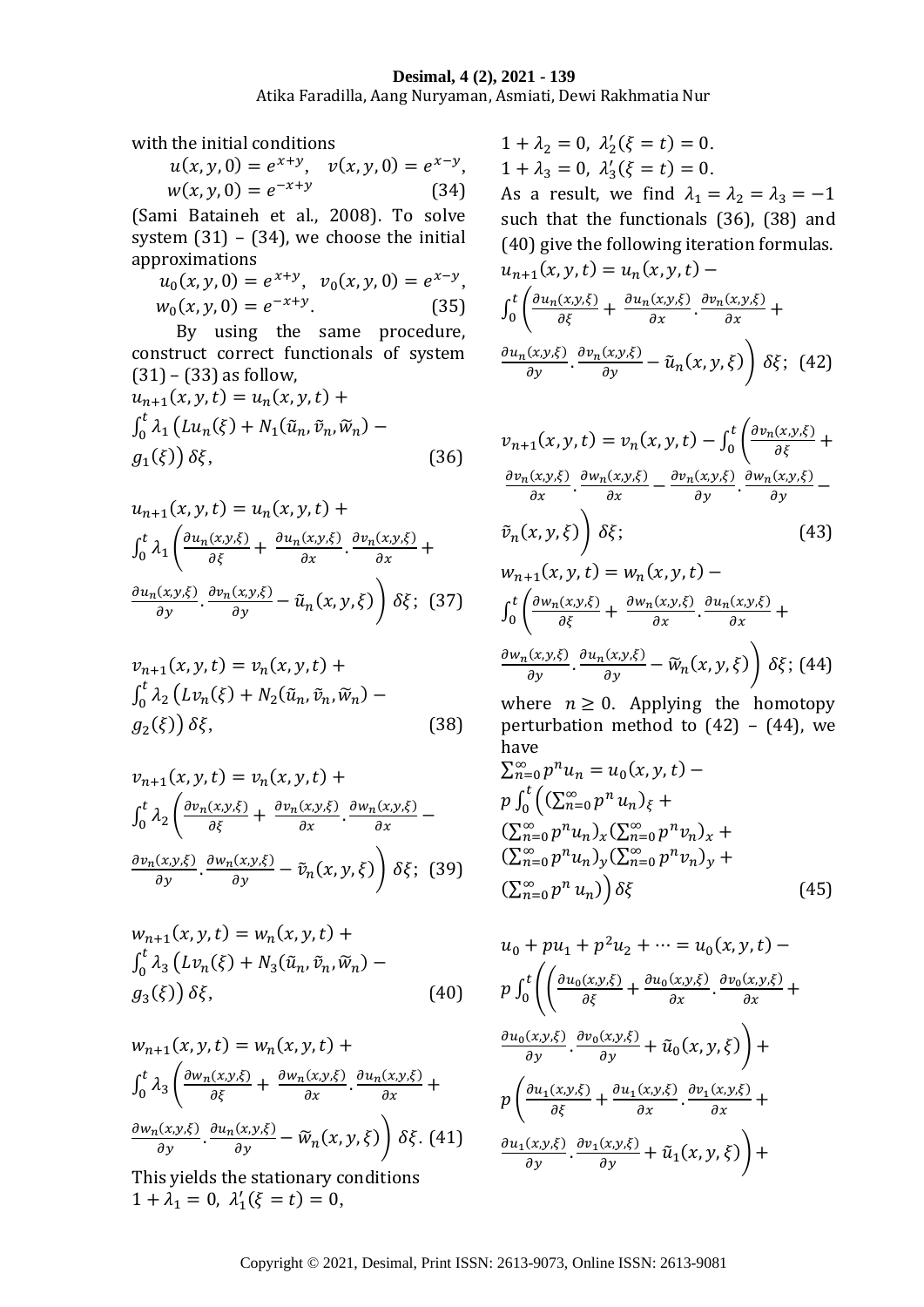#### **Desimal, 4 (2), 2021 - 140**

Atika Faradilla, Aang Nuryaman, Asmiati, Dewi Rakhmatia Nur

$$
p^{2}\left(\frac{\partial u_{2}(x,y,\xi)}{\partial \xi} + \frac{\partial u_{2}(x,y,\xi)}{\partial x} \cdot \frac{\partial v_{2}(x,y,\xi)}{\partial x} + \frac{\partial u_{2}(x,y,\xi)}{\partial y} \cdot \frac{\partial v_{2}(x,y,\xi)}{\partial y} + \tilde{u}_{2}(x,y,\xi)\right) + \cdots \right) \delta \xi; \tag{46}
$$

$$
\sum_{n=0}^{\infty} p^n v_n = v_0(x, y, t) - p \int_0^t \left( (\sum_{n=0}^{\infty} p^n v_n)_{\xi} + (\sum_{n=0}^{\infty} p^n v_n)_{x} (\sum_{n=0}^{\infty} p^n w_n)_{x} - (\sum_{n=0}^{\infty} p^n v_n)_{y} (\sum_{n=0}^{\infty} p^n w_n)_{y} - (\sum_{n=0}^{\infty} p^n v_n) \right) \delta \xi
$$
 (47)

$$
v_0 + pv_1 + p^2 v_2 + \dots = v_0(x, y, t) -
$$
\n
$$
p \int_0^t \left( \left( \frac{\partial v_0(x, y, \xi)}{\partial \xi} + \frac{\partial v_0(x, y, \xi)}{\partial x} \cdot \frac{\partial w_0(x, y, \xi)}{\partial x} - \frac{\partial v_0(x, y, \xi)}{\partial y} \cdot \frac{\partial w_0(x, y, \xi)}{\partial y} - \tilde{v}_0(x, y, \xi) \right) +
$$
\n
$$
p \left( \frac{\partial v_1(x, y, \xi)}{\partial \xi} + \frac{\partial v_1(x, y, \xi)}{\partial x} \cdot \frac{\partial w_1(x, y, \xi)}{\partial x} - \frac{\partial v_1(x, y, \xi)}{\partial y} \cdot \frac{\partial w_1(x, y, \xi)}{\partial y} - \tilde{v}_1(x, y, \xi) \right) +
$$
\n
$$
p^2 \left( \frac{\partial v_2(x, y, \xi)}{\partial \xi} + \frac{\partial v_2(x, y, \xi)}{\partial x} \cdot \frac{\partial w_2(x, y, \xi)}{\partial x} - \frac{\partial w_2(x, y, \xi)}{\partial y} \cdot \frac{\partial w_2(x, y, \xi)}{\partial y} - \tilde{v}_2(x, y, \xi) \right) + \dots \right) \delta \xi
$$
\n(48)

$$
\sum_{n=0}^{\infty} p^n w_n = w_0(x, y, t) -
$$
\n
$$
p \int_0^t \left( \sum_{n=0}^{\infty} p^n w_n \right)_{\xi} +
$$
\n
$$
\left( \sum_{n=0}^{\infty} p^n w_n \right)_{x} \left( \sum_{n=0}^{\infty} p^n u_n \right)_{x} +
$$
\n
$$
\left( \sum_{n=0}^{\infty} p^n w_n \right)_{y} \left( \sum_{n=0}^{\infty} p^n u_n \right)_{y} -
$$
\n
$$
\left( \sum_{n=0}^{\infty} p^n w_n \right) \left( \delta \right) \tag{49}
$$

 $w_0 + pw_1 + p^2 w_2 + \dots = w_0(x, y, t)$  $p \int_0^t \left( \frac{\partial w_0(x,y,\xi)}{\partial \xi} + \frac{\partial w_0(x,y,\xi)}{\partial x} \cdot \frac{\partial u_0(x,y,\xi)}{\partial x} - \right)$ 0

$$
\frac{\partial w_0(x,y,\xi)}{\partial y} \cdot \frac{\partial u_0(x,y,\xi)}{\partial y} - \widetilde{w}_0(x,y,\xi) + \frac{\partial w_1(x,y,\xi)}{\partial x} \cdot \frac{\partial u_1(x,y,\xi)}{\partial x} - \frac{\partial w_1(x,y,\xi)}{\partial y} \cdot \frac{\partial u_1(x,y,\xi)}{\partial y} - \widetilde{w}_1(x,y,\xi) + \frac{\partial w_1(x,y,\xi)}{\partial y} \cdot \frac{\partial u_1(x,y,\xi)}{\partial x} - \frac{\partial w_2(x,y,\xi)}{\partial x} \cdot \frac{\partial u_2(x,y,\xi)}{\partial x} - \frac{\partial w_2(x,y,\xi)}{\partial y} \cdot \frac{\partial u_2(x,y,\xi)}{\partial y} - \widetilde{w}_2(x,y,\xi) + \cdots \right) \delta\xi
$$
\n(50)

From Equation (46), (48) and (50) we get

$$
p^{0}: \t u_{0}(x, y, t) = e^{x+y};
$$
  
\n
$$
v_{0}(x, y, t) = e^{x-y};
$$
  
\n
$$
w_{0}(x, y, t) = e^{-x+y};
$$
  
\n
$$
v_{1}(x, y, t) = -te^{x+y};
$$
  
\n
$$
v_{1}(x, y, t) = te^{x-y};
$$
  
\n
$$
w_{1}(x, y, t) = te^{x-y};
$$
  
\n
$$
v_{2}(x, y, t) = \frac{t^{2}e^{x+y}}{2!};
$$
  
\n
$$
v_{2}(x, y, t) = \frac{t^{2}e^{x-y}}{2!};
$$
  
\n
$$
w_{2}(x, y, t) = \frac{t^{3}e^{x-y}}{2!};
$$
  
\n
$$
v_{3}(x, y, t) = -\frac{t^{3}e^{x-y}}{3!};
$$
  
\n
$$
v_{3}(x, y, t) = \frac{t^{3}e^{x-y}}{3!};
$$
  
\n
$$
v_{4}(x, y, t) = \frac{t^{4}e^{x+y}}{4!};
$$
  
\n
$$
v_{4}(x, y, t) = \frac{t^{4}e^{x+y}}{4!};
$$
  
\n
$$
v_{5}(x, y, t) = -\frac{t^{5}e^{x+y}}{5!};
$$
  
\n
$$
v_{5}(x, y, t) = \frac{t^{5}e^{x-y}}{5!};
$$
  
\n
$$
v_{5}(x, y, t) = \frac{t^{5}e^{x-y}}{5!};
$$
  
\n
$$
w_{5}(x, y, t) = \frac{t^{5}e^{x-y}}{5!};
$$
  
\n
$$
w_{6}(x, y, t) = \frac{t^{5}e^{x-y}}{5!};
$$
  
\n
$$
w_{7}(x, y, t) = \frac{t^{5}e^{x-y}}{5!};
$$
  
\n
$$
w_{8}(x, y, t) = \frac{t^{5}e^{x-y}}{5!};
$$

Then, the solution series of homotopy perturbation method is given by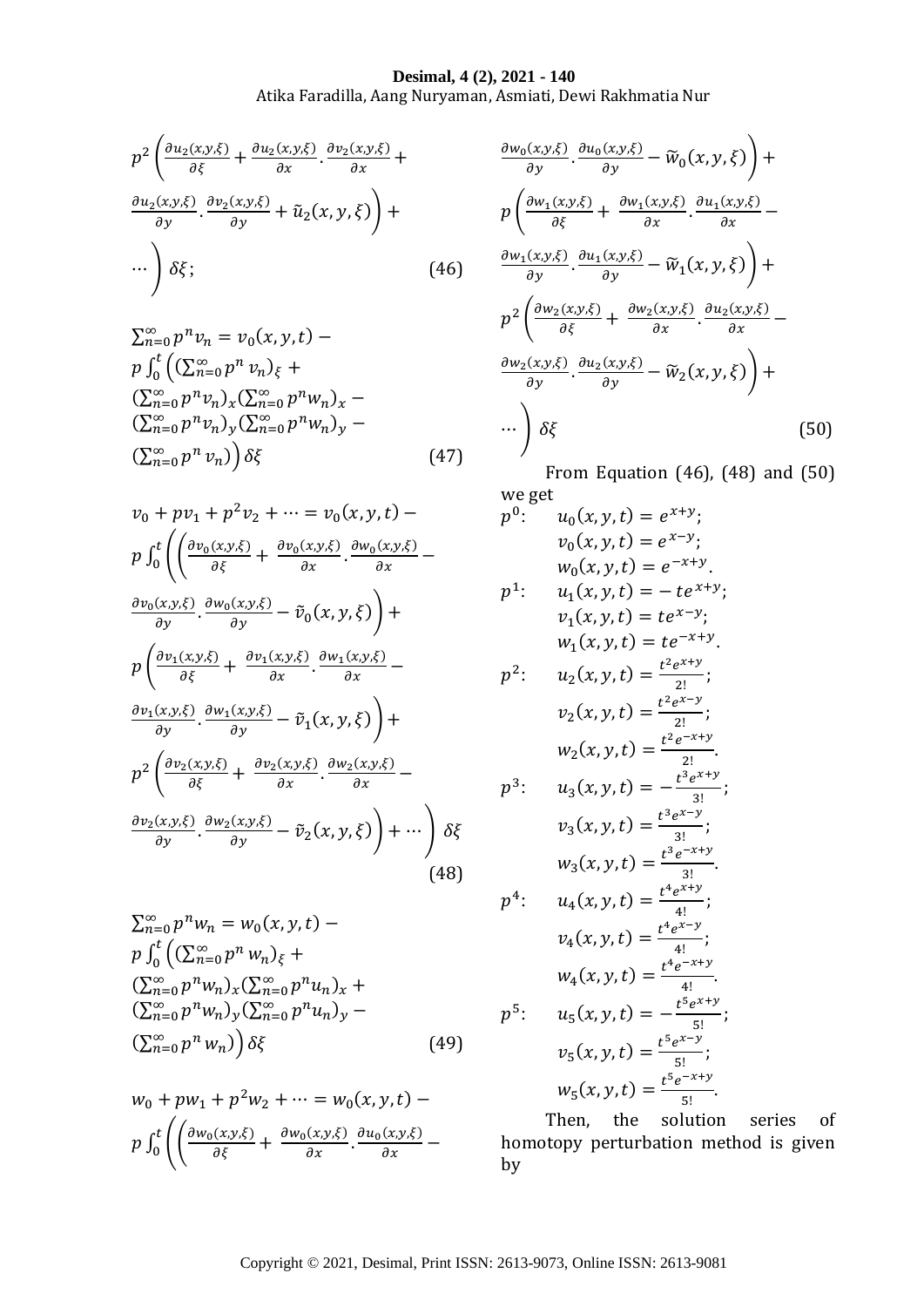#### **Desimal, 4 (2), 2021 - 141** Atika Faradilla, Aang Nuryaman, Asmiati, Dewi Rakhmatia Nur

$$
u(x,t) = \sum_{n=0}^{\infty} p^n u_n(x,t) = u_0 + pu_1 + p^2 u_2 + p^3 u_3 + \cdots; \tag{51}
$$

$$
v(x,t) = \sum_{n=0}^{\infty} p^n v_n(x,t) = v_0 + pv_1 + p^2 v_2 + p^3 v_3 + \cdots
$$
\n(52)

 $w(x, y, t) = \sum_{n=0}^{\infty} p^n w_n(x, y, t) = w_0 +$  $pw_1 + p^2w_2 + p^3w_3 + \cdots$  (53) Like in the previous problem, set  $p = 1$  to get the solution of system (31)-(34) as follow

$$
u(x, y, t) = e^{x+y} \left( 1 - t + \frac{t^2}{2!} - \frac{t^3}{3!} + \frac{t^4}{4!} - t^{\frac{5}{3}} + \cdots \right);
$$
\n(54)

$$
v(x, y, t) = e^{x-y} \left( 1 + t + \frac{t^2}{2!} + \frac{t^3}{3!} + \frac{t^4}{4!} + \frac{t^5}{5!} + \cdots \right);
$$
\n(55)

$$
w(x, y, t) = e^{-x+y} \left( 1 + t + \frac{t^2}{2!} + \frac{t^3}{3!} + \frac{t^4}{4!} + \frac{t^5}{5!} + \cdots \right);
$$
\n(56)

which will converge to  $u(x, y, t) = e^{x+y-t}$ ;  $v(x, y, t) = e^{x-y+t}$ and  $w(x, y, t) =$  $e^{-x+y+t}$ . Once again the solution we get is the same as the solution obtained by homotopy analysis method (Sami Bataineh et al., 2008) and variational iteration method (Wazwaz, 2007).

Based on the previous calculations, this method is proven to be capable of reducing the computational work compared to homotopy analysis method and variational iteration method while still maintaining the high accuracy of the result.

#### **CONCLUSIONS AND SUGGESTIONS**

In this research, variational homotopy perturbation on homogeneous linear and nonlinear partial differential equation system with two and three variables have been applied. Based on the results obtained, the solutions matched

the solution obtained by homotopy analysis method and variational iteration method, which proves the validity of the variational homotopy perturbation method when applied to system of partial differential equations. From the previous sections, it can be concluded that variational homotopy perturbation method gives the solution by using the initial conditions only. Besides that, this method is capable of reducing the computational work while still maintaining the high accuracy of the result.

In this research, the variational homotopy perturbation method was applied to the systems of selected partial differential equations only, specifically, homogeneous linear and nonlinear partial differential equation system with two and three variables. Therefore, it is hoped that it can be used as a reference in applying the variational method of perturbation homotopy to other more complicated systems of partial differential equations.

## **REFERENCES**

- Akbarzade, M., & Langari, J. (2011). Application of variational iteration method to partial differential equation systems. *International Journal of Mathematical Analysis*, *5*(17–20), 863–870.
- Allahviranloo, T., Armand, A., & Pirmuhammadi. S. (2014). Variational homotopy perturbation method: An efficient scheme for solving partial differential equations in fluid mechanics. *Journal of Mathematics and Computer Science*, *09*(04), 362–369. https://doi.org/10.22436/jmcs.09.0 4.12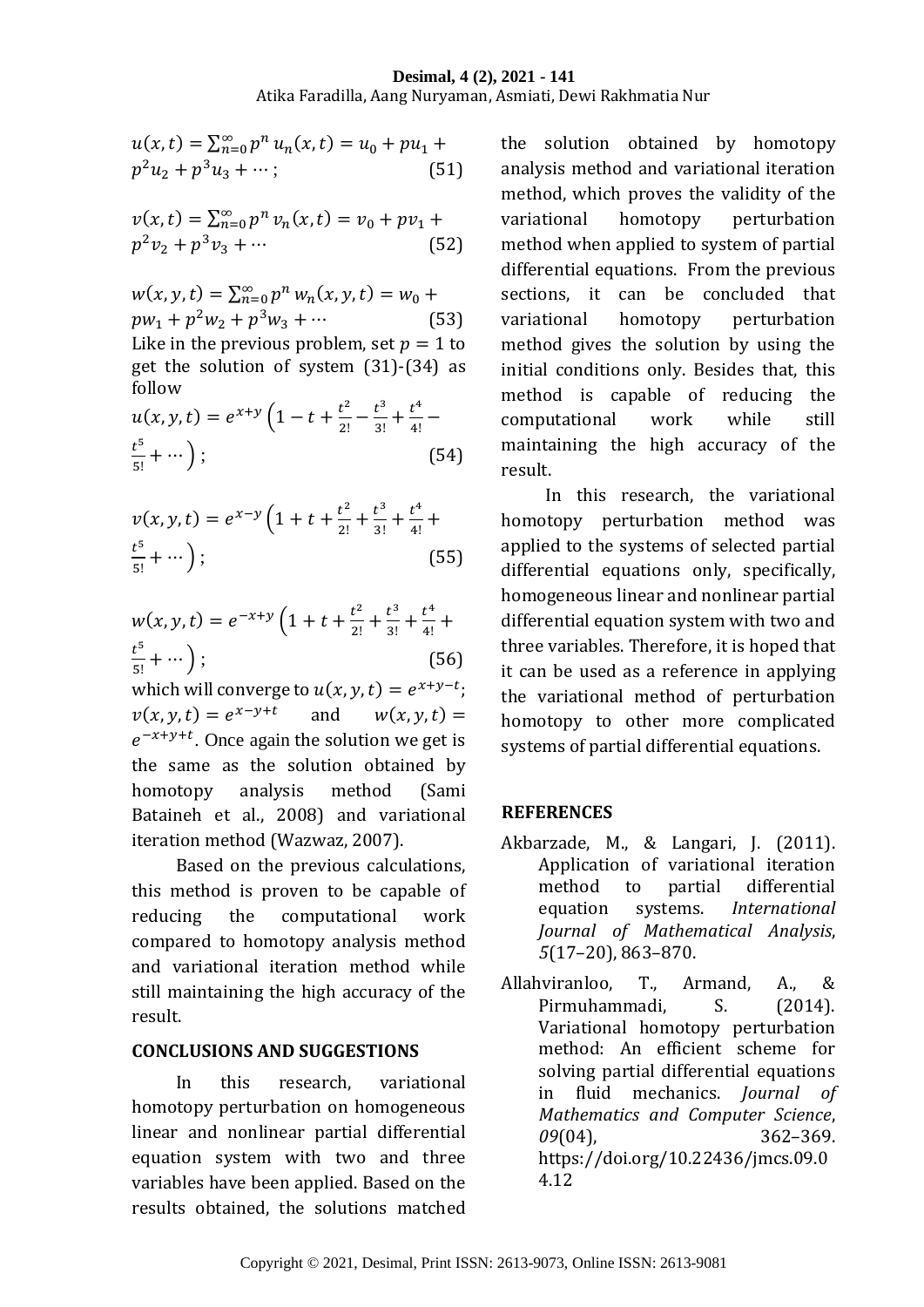- Ateş, I., & Yildirim, A. (2009). Application of variational iteration method to fractional initialvalue problems. *International Journal of Nonlinear Sciences and Numerical Simulation*, *10*(7), 877–883. https://doi.org/10.1515/IJNSNS.200 9.10.7.877
- Biazar, J. (2008). He's homotopy perturbation method homotopy perturbation method for hemholtz. *Int. J. Contemp. Math. Sciences*, *3*(15), 739–744.
- Biazar, J., Badpeima, F., & Azimi, F. (2009). Application of the homotopy perturbation method to zakharovkuznetsov equations. *Computers and Mathematics with Applications*, *58*(11–12), 2391–2394. https://doi.org/10.1016/j.camwa.20 09.03.102
- Biazar, J., Eslami, M., & Ghazvini, H. (2007). Homotopy perturbation method for systems of partial differential equations. *International Journal of Nonlinear Sciences and Numerical Simulation*, *8*(3), 413–418. https://doi.org/10.1515/IJNSNS.200 7.8.3.413
- Daga, A., & Pradhan, V. H. (2013). Variational homotopy perturbation method for solving nonlinear reaction – diffusion – convection problems. *International Journal of Advanced Engineering Research and Studies*, *II*(II), 11–14.
- Gepreel, K. A. (2011). The homotopy perturbation method applied to the nonlinear fractional kolmogorov petrovskii piskunov equations. *Applied Mathematics Letters*, *24*(8), 1428–1434. https://doi.org/10.1016/j.aml.2011. 03.025
- He, J. H. (1999a). Homotopy perturbation technique. *Computer Methods in Applied Mechanics and Engineering*,

*178*(3–4), 257–262. https://doi.org/dx.doi.org/10.1016/ S0045-7825(99)00018-3

- He, J. H. (1999b). Variational iteration method - a kind of non-linear analytical technique: Some examples. *International Journal of Non-Linear Mechanics*, *34*(4), 699–708. https://doi.org/10.1016/s0020- 7462(98)00048-1
- He, J. H. (2005). Application of homotopy perturbation method to nonlinear wave equations. *Chaos, Solitons & Fractals*, *26*(3), 695–700. https://doi.org/10.1016/j.chaos.200 5.03.006
- Hendi, F. A., Kashkari, B. S., & Alderremy, A. A. (2013). The variational homotopy perturbation method for solving  $((n \times n) + 1)$  dimensional burgers' equations. *Journal of Applied Mathematics*, *2*(2). https://doi.org/10.14419/ijamr.v2i2 .899
- Jin, L. (2009). Application of variational iteration method and homotopy perturbation method to the modified kawahara equation. *Mathematical and Computer Modelling*, *49*(3–4), 573–578. https://doi.org/10.1016/j.mcm.200 8.06.017
- Matinfar, M., Mahdavi, M., & Raeisy, Z. (2010). The implementation of variational homotopy perturbation method for fisher's equation. *International Journal of Nonlinear Science*, *9*(2), 188–194.
- Matinfar, M., & Saeidy, M. (2009). The homotopy perturbation method for solving higher dimensional initial boundary value problems of variable coefficients. *World Journal of Modelling and Simulation*, *5*(1), 72– 80.
- Nofel, T. A. (2014). Application of the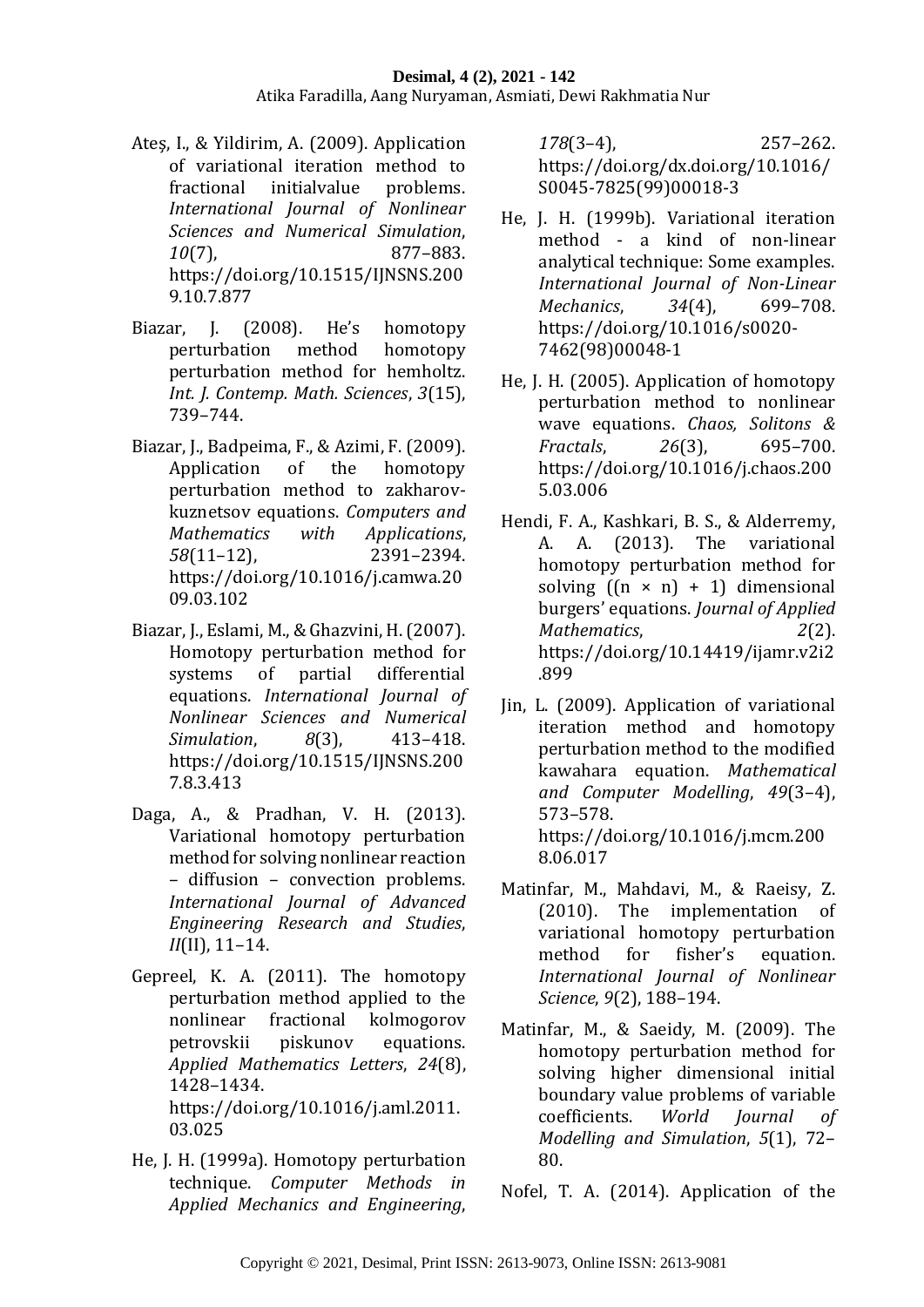homotopy perturbation method to nonlinear heat conduction and fractional van der pol damped nonlinear oscillator. *Applied Mathematics*, *05*(06), 852–861. https://doi.org/10.4236/am.2014.5 6081

- Noor, M. A., & Mohyud-Din, S. T. (2008). Variational homotopy perturbation method for solving higher dimensional initial boundary value problems. *Mathematical Problems in Engineering*, *2008*. https://doi.org/10.1155/2008/6967 34
- Nuryaman, A. (2019). An analytical solution of 1-D pseudo homoneneous model for oxidation reaction using homotopy perturbation method. *Journal of Research in Mathematics Trends and Technology*, *1*(1), 7–12. https://doi.org/10.32734/jormtt.v1i 1.751
- Olayiwola, M. (2016). Application of variational iteration method to the solution of convection-diffusion equation. *Journal of Applied & Computational Mathematics*, *05*(02), 2–5. https://doi.org/10.4172/2168- 9679.1000299
- Sami Bataineh, A., Noorani, M. S. M., & Hashim, I. (2008). Approximate analytical solutions of systems of PDEs by homotopy analysis method. *Computers and Mathematics with Applications*, *55*(12), 2913–2923. https://doi.org/10.1016/j.camwa.20 07.11.022
- Shang, X., & Han, D. (2010). Application of the variational iteration method for solving nth-order integro-differential equations. *Journal of Computational and Applied Mathematics*, *234*(5), 1442–1447. https://doi.org/10.1016/j.cam.2010. 02.020

Wazwaz, A. M. (2007). The variational

iteration method for solving linear and nonlinear systems of PDEs. *Computers and Mathematics with Applications*, *54*(7–8), 895–902. https://doi.org/10.1016/j.camwa.20 06.12.059

Wu, Y., & He, J. H. (2018). Homotopy perturbation method for nonlinear oscillators with coordinatedependent mass. *Results in Physics*, *10*(June), 270–271. https://doi.org/10.1016/j.rinp.2018. 06.015